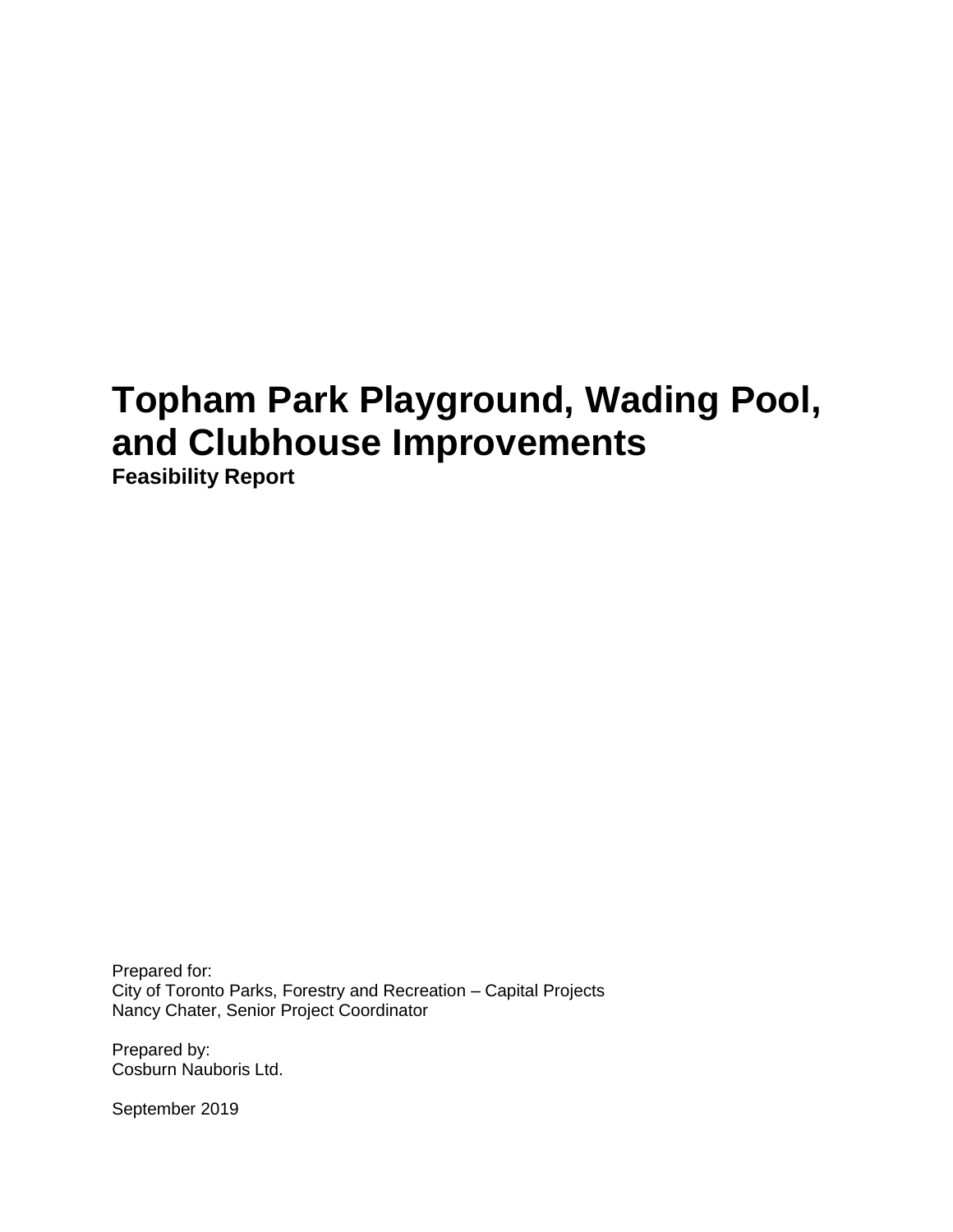| City of Toronto Parks, Forestry and Recreation<br>Topham Park Playground, Wading Pool, and Clubhouse Improvements Feasibility Report<br><b>Contents</b> | Sept 2019<br>Page     |
|---------------------------------------------------------------------------------------------------------------------------------------------------------|-----------------------|
|                                                                                                                                                         |                       |
| <b>Project Scope</b><br><b>Budget</b><br><b>Community Consultation</b><br>Intersection Re-alignment<br><b>Existing Conditions</b>                       | 4<br>4<br>5<br>5<br>6 |
| <b>Design Options</b><br>Landscape Master Plan<br>Landscape Plan - Option 1<br>Landscape Plan - Option 2                                                | 8<br>8<br>9           |
| <b>Preferred Architectural Plan</b><br>Architectural Plan - Option 1<br>Architectural Plan - Option 2                                                   | 10<br>10<br>11        |
| <b>Conclusion</b>                                                                                                                                       | 12                    |

# **Appendices**

### **Appendix A**

Appendix A – Cost Estimate – Splash Pad, Playground and Site Improvements Appendix A – Cost Estimate – Clubhouse Renovation

#### **Appendix B – Consultation Summaries**

Appendix B – Stakeholder Meeting 01

Appendix B – Stakeholder Meeting 02

Appendix B – Public Information Meeting 01

### **Appendix C**

Appendix C – Landscape Master Plan

Appendix C – Landscape Plan – Option 1

Appendix C – Landscape Plan – Option 2

### **Appendix D**

Appendix D – Preferred Architectural Plan

Appendix D – Architectural Plan – Option 1

Appendix D – Architectural Plan – Option 2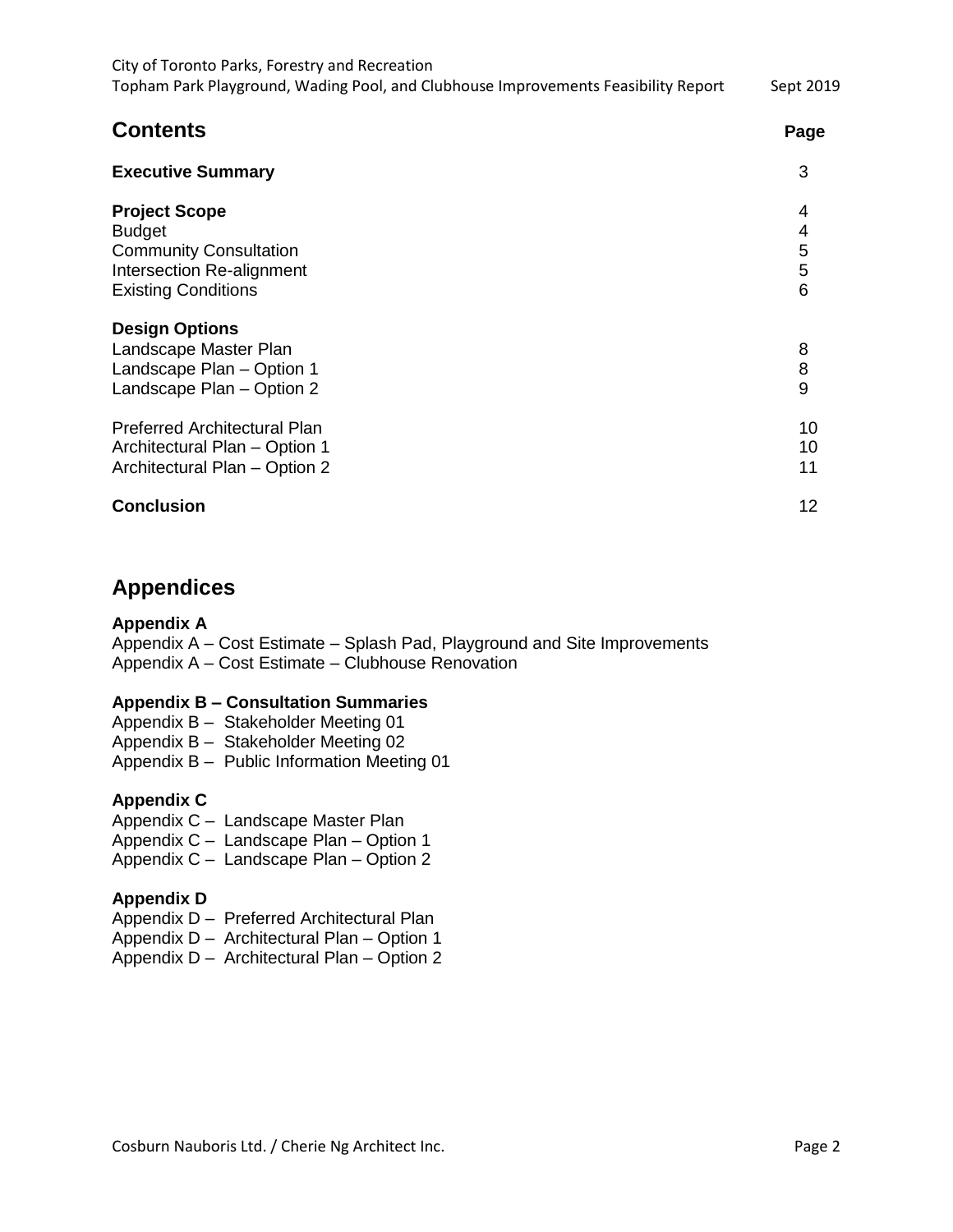### **Executive Summary**

The City's PFR Capital Projects division is planning to implement improvements to the clubhouse, playground, and wading pool at Topham Park once funding for all three assets is secured. Due to the integrated nature of the three amenities located at the north east end of Topham Park, Cosburn Nauboris Ltd. and Cherie Ng Architect Inc. have been retained by PFR – PDCP to prepare a feasibility study and schematic master plan that addresses the improvements in a comprehensive way, and to provide costing.

The preparation of the preferred concept plans included consultation with internal and external stakeholders and the public who reviewed draft concept plans and provided feedback. A summary of the consultation is provided in Project Scope, Section 2 below. The design team incorporated consultation feedback and cost analysis to arrive at the preferred conceptual master plan for the integrated landscape and architectural improvements.

The purpose of the master plan and feasibility study is to arrive at a supported plan, and to inform the future detailed design of the park improvements with a viable plan that will maximize the budget available for construction and ensure that the resulting park upgrades function as an integrated whole.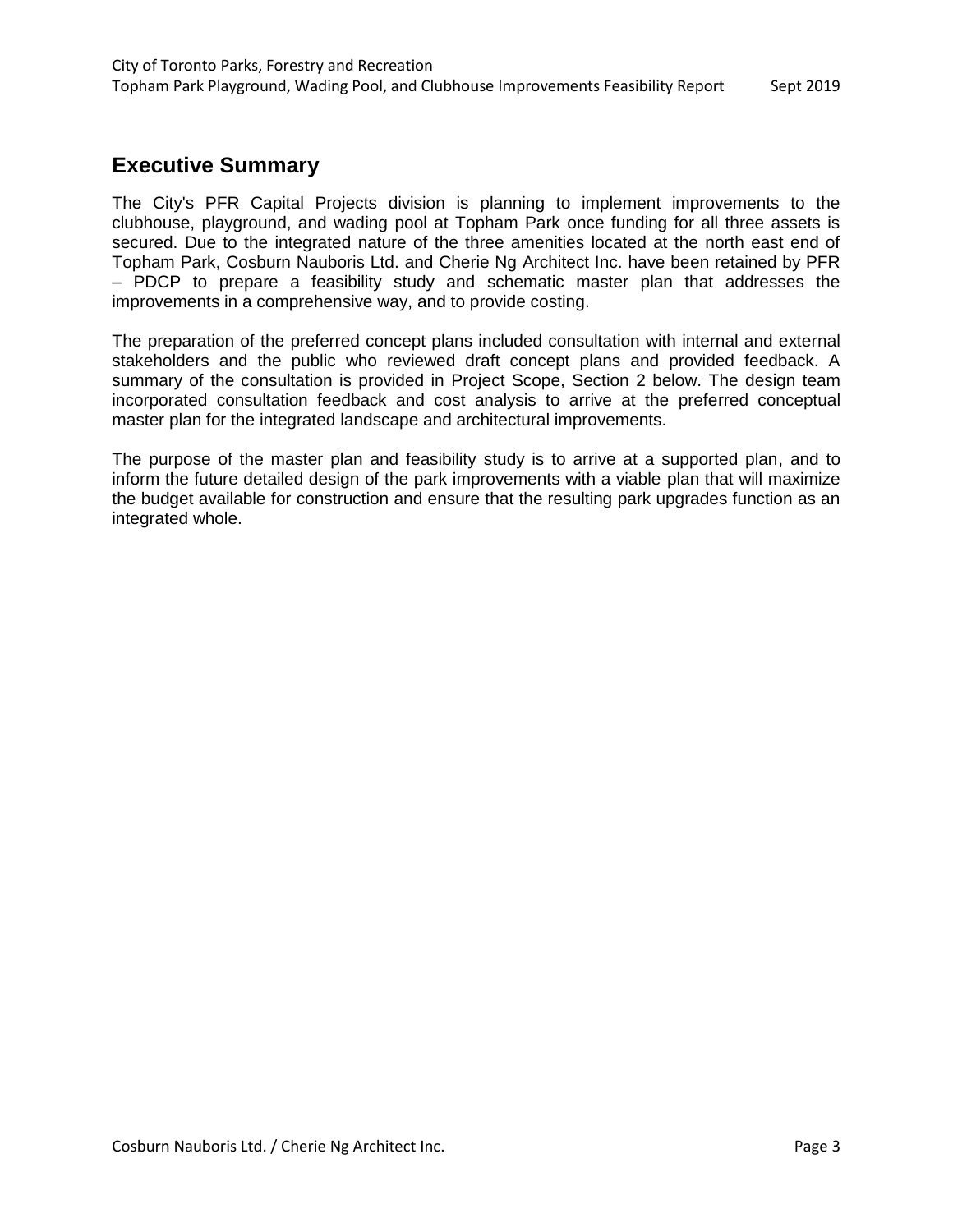# **Project Scope**

Topham Park is a 2 hectare park located at 181 Westview Boulevard, near St. Clair Avenue East and O'Connor Drive. The park features three baseball diamonds, two tennis courts, a wading pool, playground, and clubhouse. The objective of this study is to provide a schematic master plan with costing for integrated clubhouse, wading, and playground improvements at the east end of the park. The rest of the park, including sports field improvements, are not included in this report.

Some of the key issues that were addressed in the preparation of the recommended master plan include:

- Identifying the primary users of the existing clubhouse, playground, and splash pad
- Determining if the wading pool budget should be used to retrofit the existing wading pool, or to convert the water feature to a splash pad
- Exploring various design options to meet the needs of PFR community recreation programming, Topham Park Softball League, and other primary users of the park and clubhouse
- Determining the most beneficial use of Section 27 funding allocated to Topham Park for improvements of the clubhouse
- Exploring the possibility of acquiring right-of-way property (post-intersection realignment) to increase the footprint of the playground

There are a few key factors that influenced the design options and master plan presented in this document. They include:

- The City's allocated budget for the renovation of each park amenity
- Feedback and Input received at stakeholder and community consultations
- The possibility of acquiring additional park property due to the planned Tiago Ave and Westview Blvd intersection re-alignment
- The existing condition of the playground, wading pool, and clubhouse

### **1 Budget**

The City's estimated project budgets for the implementation of Topham Park Improvements are as follows:

- \$450,000.00 for clubhouse improvements per 2017 State of Good Repair Audit
- \$150,000.00 for playground improvements
- \$350,000.00 for wading pool improvements
- \$300,000.00 Section 37 funding for interior and exterior facility improvements associated with a development application in Ward 19

Refer to Appendix A for cost estimates for proposed landscape and architectural improvements.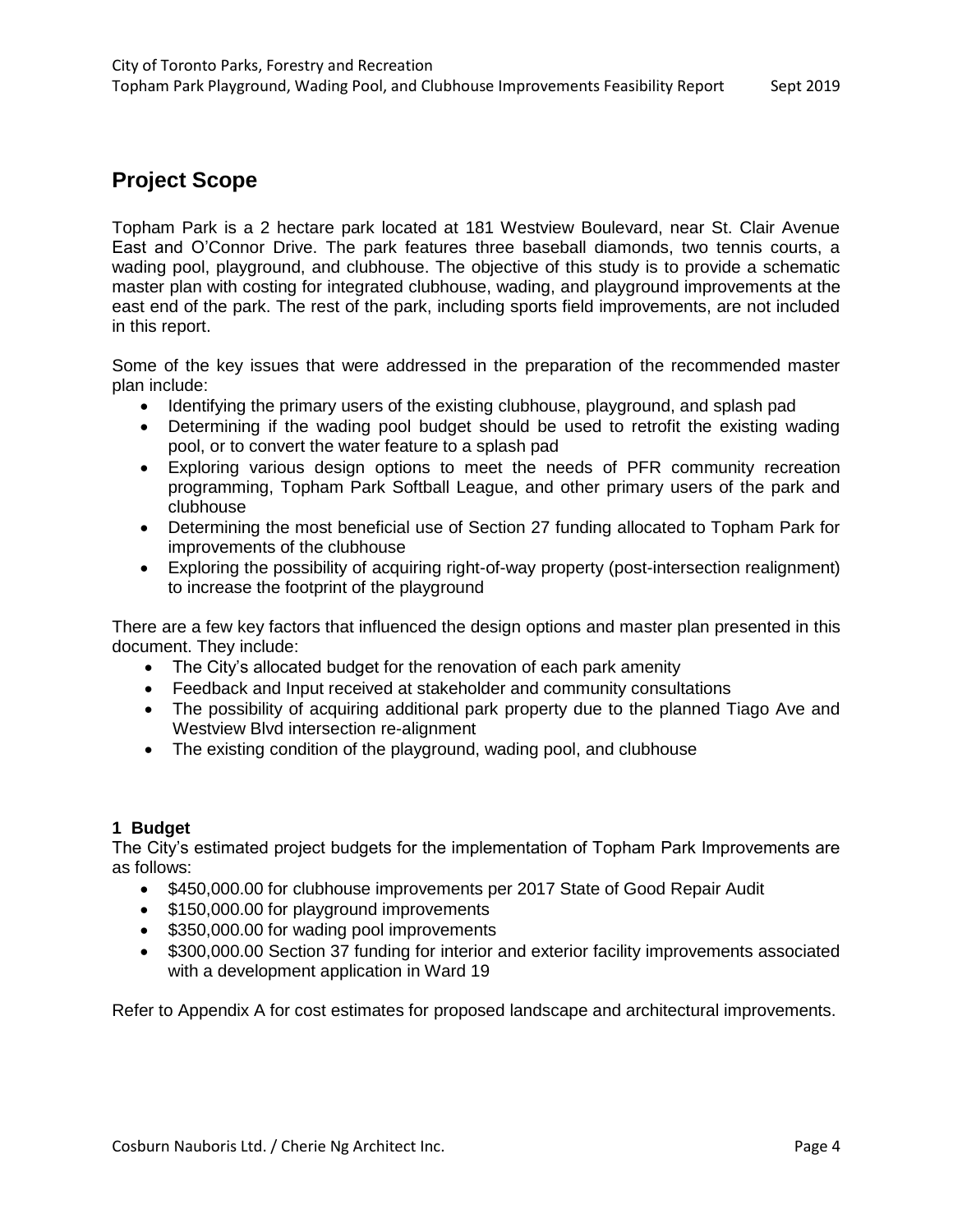### **2 Community Consultation**

Invited stakeholder meetings were held in July and September 2018 to gather input from various community groups and internal stakeholders (City staff). The findings from these initial meetings were used in the analysis of existing park conditions and for the further refinement of the preliminary landscape and architectural plans.

The stakeholders invited to the meetings include:

- Ward Councillor and support staff
- City Parks, Community Recreation, and Aquatic Staff
- Topham Park Community Association
- Topham Park Minor Softball League

An information meeting was held in July 2019 to present the concept plans to the public. The feedback received was used to develop the master plan presented in this report.

There was strong support for the conceptual master plan at the public meeting, and from the internal and external stakeholders.

Refer to Appendix B for stakeholder and public information meeting consultation summaries.

#### **3 Intersection Re-alignment**

There is an intersection realignment planned by Transportation Services for Tiago Ave and Westview Blvd. The new road alignment will result in a parcel of new softscape boulevard within the right-of-way, adjacent to the park boundary. The City has explored the possibility of acquiring this parcel of land as parks property for inclusion in the planned park improvements. The transfer of property would require the process of environmental testing and Record of Site Condition (RSC). City staff has determined that there is not enough value in the additional property to justify the property acquisition for park use. For the purpose of the feasibility study, the park boundary will remain unchanged.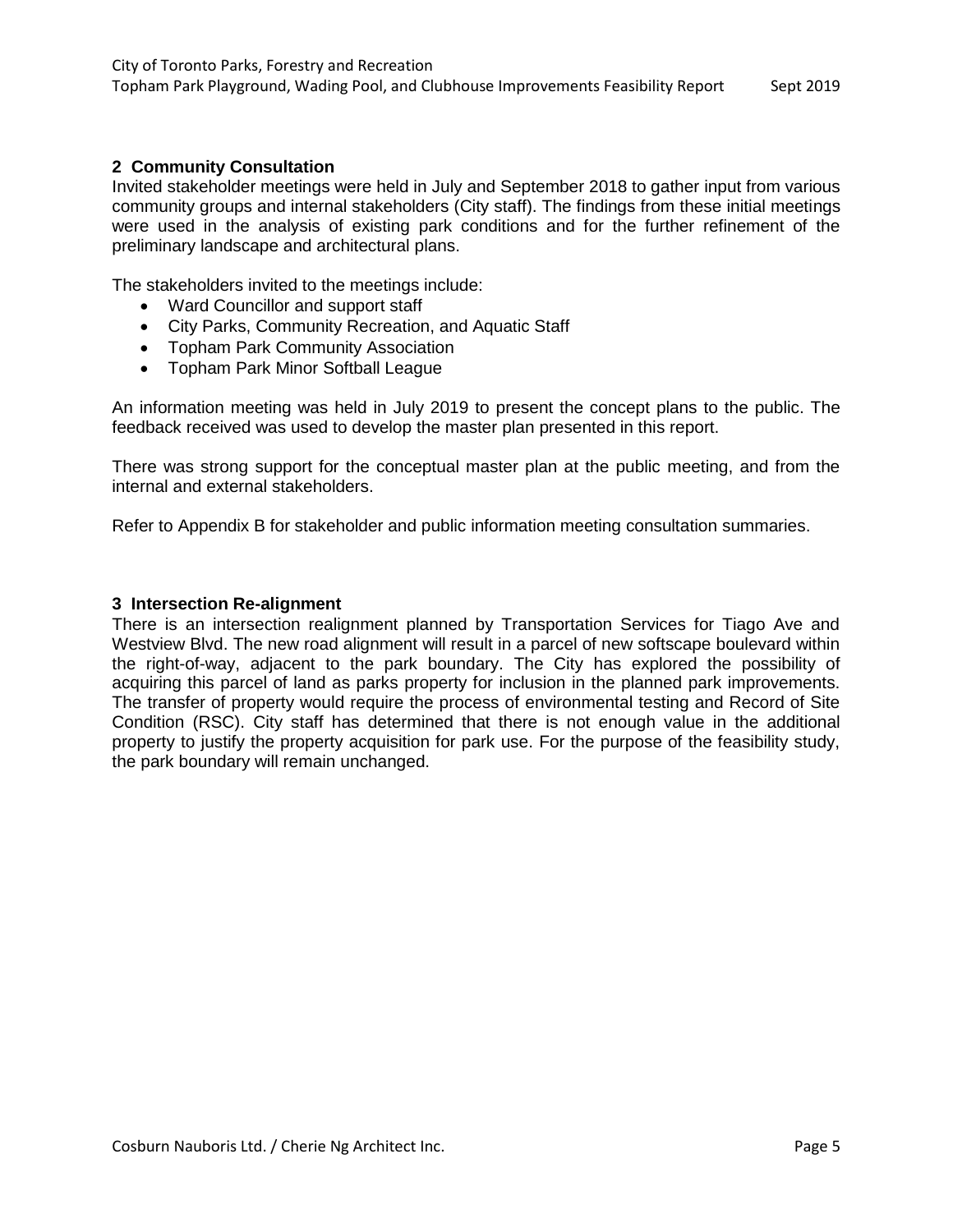### **4 Existing Conditions**

The playground, wading pool, and clubhouse are all located at the north east end of Topham Park, near the intersection of Tiago Ave and Westview Blvd. Due to the close proximity of the park amenities to the road, the park is enclosed by a combination of chain link and decorative metal fencing with pedestrian and maintenance access gates throughout.

The following conclusions were made based on site review and community consultation:

#### Exterior Walkways and Gathering Areas

- Existing timber planters are in disrepair, are labour-intensive to maintain, and should be replaced with a low- maintenance alternative
- The amount of available seating will need to be increased to accommodate community events and functions hosted by the Topham Park Minor Softball League
- Existing arbor at the park entrance does not provide shade for park users, item can be considered for removal in the design
- Existing flagstone paving at the main entrance to the clubhouse is a tripping hazard and should be replaced with an accessible paved surface
- Existing opening in the fence adjacent to the tennis courts should remain; it is the primary access for the courts and is used to access the clubhouse as well
- The existing asphalt service access road off Westview Blvd should be extended further toward the baseball diamond to improve maintenance access and provide a formalized accessible path to the snack bar from the wading pool area

#### Playground

- Funding designated for playground improvements are typically allocated every 25 years; the replacement of existing play equipment is strongly recommended
- Separate junior and senior play structures should be proposed to add more play value for children of all ages; this approach is in support of the current direction of City playgrounds
- Existing poured concrete ramp does not meet AODA requirements and should be replaced
- Existing safety surfacing is engineered wood fiber, meets AODA requirements and should remain due to budget constraints
- Fencing around the playground will be proposed, adjustments to the layout of the existing fencing will be required to address pedestrian circulation patterns; existing gate entries are to be reviewed for accessibility
- The existing concrete playground curb is in good condition and should remain due to budget constraints
- The existing walkways around the playground are not an accessible width; the unit pavers and wood edging will be removed and replaced with poured concrete paving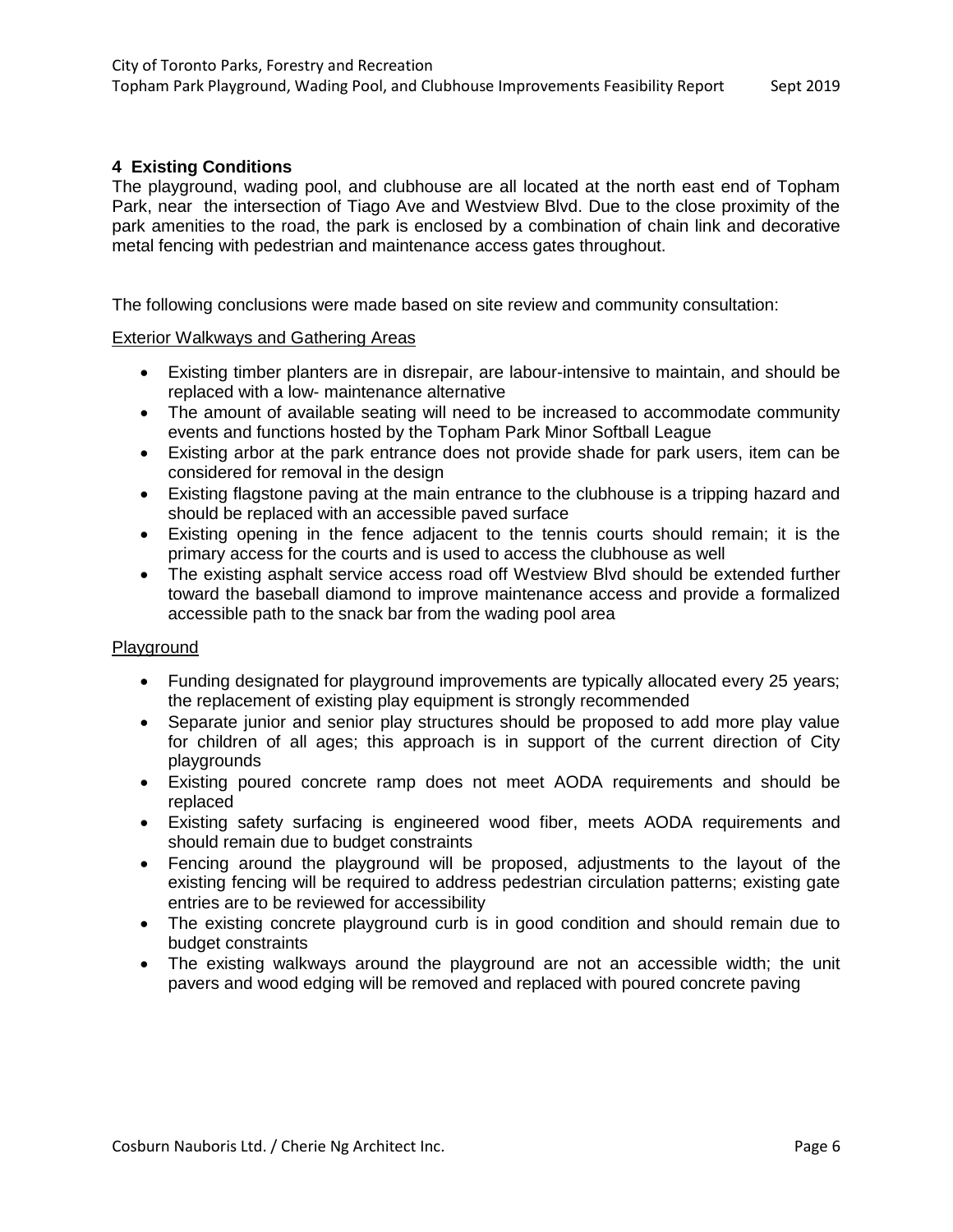### Wading Pool

- Upgrading the wading pool to meet current City of Toronto standards will use the entire wading pool budget and the resulting play value would remain the same
- Leaving the existing wading pool as-is and adding splash pad elements would not be feasible, as the two elements currently share the same basin and drain which poses safety issues when the drain is blocked and the basin fills without wading pool staff present. This condition has been reported to City staff numerous times at Topham. For this reason, the current City standard is to separate the two uses.
- The conversion of the wading pool to a splash pad is preferred by city staff and community members; splash pads allow for longer operating seasons, longer daily hours, and can operate without staff supervision; with increasing summer temperatures, cooling amenities with extended hours for community use are recommended
- Removing the existing wading pool and implementing a splash pad would be the most efficient use of the budget and provide enhanced play value

#### **Clubhouse**

- Based on the State of Good Repair Audit (November 2017) and site investigations, State of Good Repair improvements will include:
	- Roof and upper window replacement
	- Accessibility improvements including wider doors with automatic operators
	- Renovation and/or reconfiguration of the existing washrooms and a new universal washroom
	- Furnace, exhaust fan, and hot water heater replacement
	- Plumbing fixture repairs
	- Exit signs, battery packs, incandescent lighting fixtures, and receptacle replacement
- With the potential to combine the SOGR funding with funding from Section 37, a more comprehensive building renovation could occur which would include a number of improvements shown in the conceptual design, including:
	- Amenities required to diversify the use of the clubhouse for additional community recreation programs
	- More natural light by adding windows that also provide visual connection at eye level to park exterior
	- Better visual connectivity between rooms to allow City staff to supervise program activities from a central location
	- A floor plan to allow for multiple, concurrent programming
	- To provide lockable storage for City-run and community recreational programming, including the softball club's use of the kitchen for its snack bar and BBQ events (note that storage of the baseball club's sports equipment will move primarily to an exterior shed location to be provided by the City)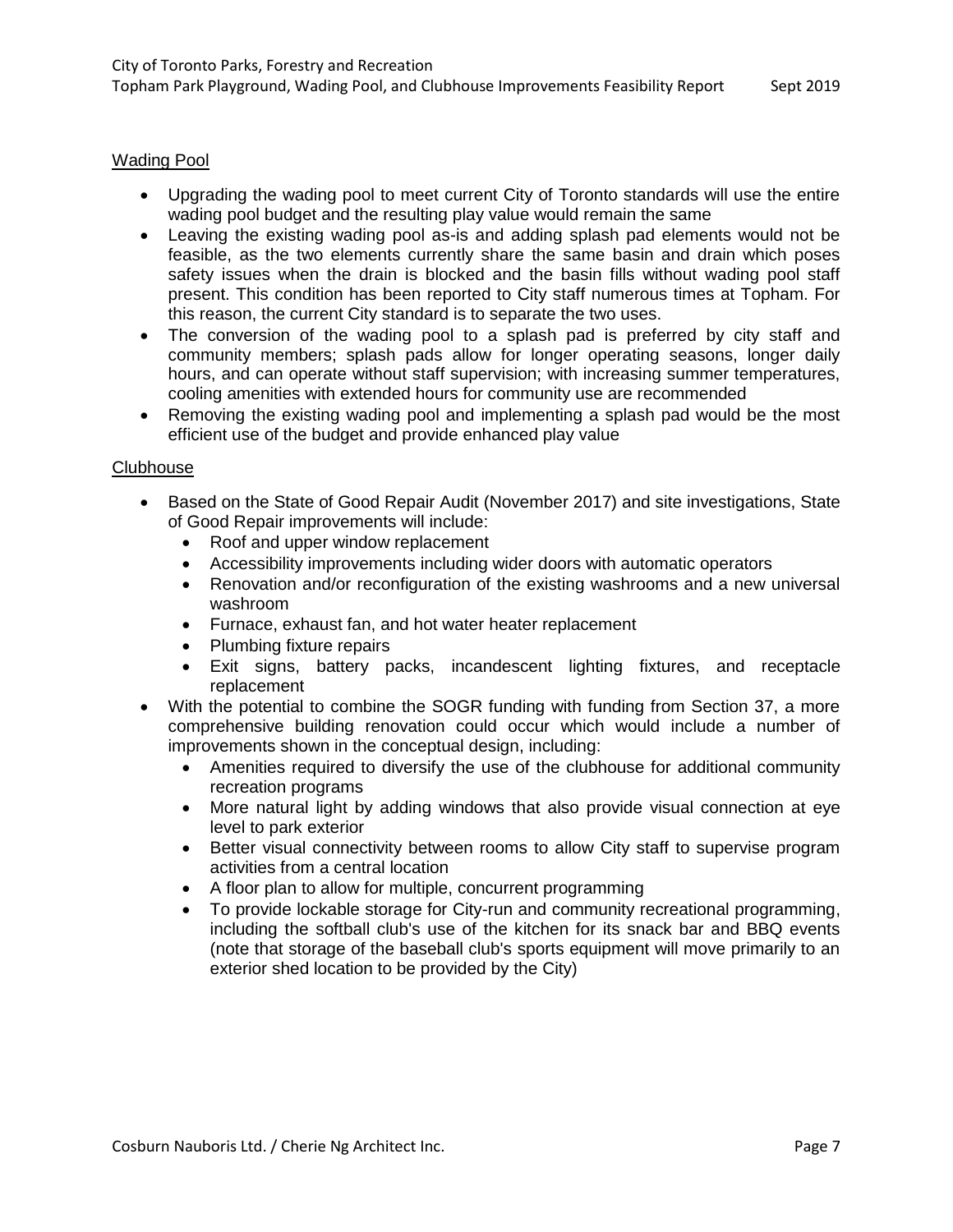# **Design Options**

Two landscape and architectural conceptual options were presented and discussed at the invited stakeholder meetings. Based on feedback from internal and external stakeholders, one preferred architectural concept and two landscape concepts were presented at the public meeting.

### **Landscape Master Plan**

Appendix C – Landscape Master Plan

A preferred landscape plan was developed following the public information meeting based on strong support for Landscape Option 1, described below.

### **Landscape Plan - Option 1**

### **Woodland Meadow**

Appendix C – Landscape Plan – Option 1

### **Design Highlights and Analysis**

- 1. Park master plan is developed with organic lines and proposed features are nature inspired
- 2. The two wood planters in front of the Clubhouse entrance will be removed and replaced with one large planter with seatwalls and low maintenance planting
- 3. The removal of the existing planters will allow for clear sightlines to the clubhouse entrance and create a larger gathering space for community events
- 4. Trees will be planted in the planters to provide shade for splash pad users
- 5. The decorative metal fence and gate into the playground will be reconfigured to simplify the entry and allow for a larger gathering space
- 6. The existing concrete seatwalls at the splash pad will be removed
- 7. The splash pad will be meadow-themed with river play elements that will separate junior and senior play "zones"
- 8. The proposed river play element is a pre-fabricated ground-level play element that includes a pump, bridges, gates, etc. along channels the encourages splash pad users to experiment with features to control the water flow
- 9. Community Representative and Councillor were in support of the river play element and noted that it would be a popular element for the community
- 10. Community representative asked for clarification on the splash pad surface and suggested the use of rubber surfacing
- 11. Cosburn Nauboris confirmed that the splash pad surfacing would be poured concrete, with a textured finish to provide slip resistance
- 12. City Project Manager noted that poured concrete paving is the city standard and that rubber surfacing is typically only a thin layer on top of concrete at splash pads and does not provide additional protection for falls and scrapes
- 13. City Staff noted that the longevity of concrete was preferred over the maintenance of rubber surfacing at the splash pad which can become slippery over time, especially if it is in shade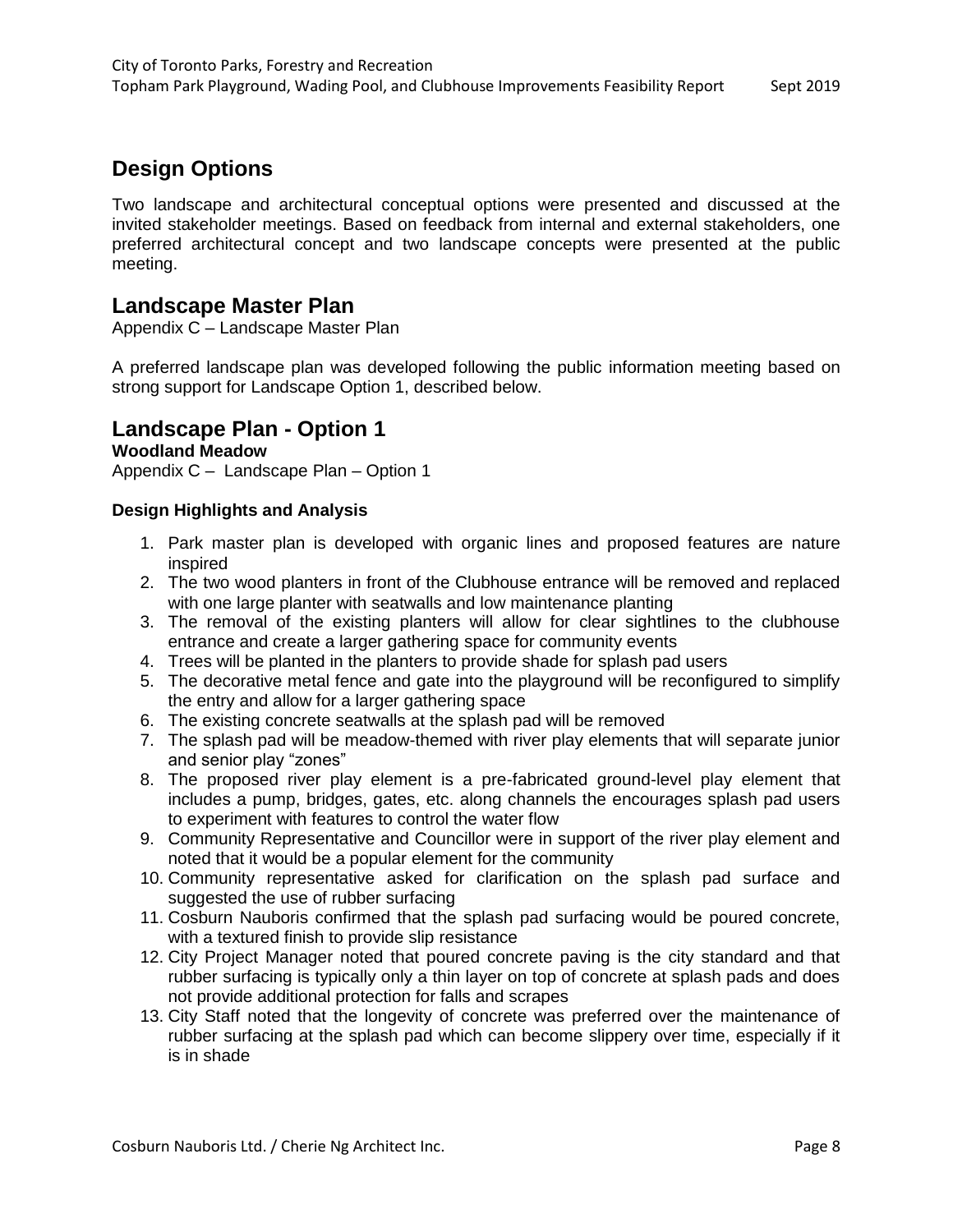# **Landscape Plan - Option 2**

**Solar System and Space Travel**

Appendix C – Landscape Plan – Option 2

### **Design Highlights and Analysis**

- 1. Theme was inspired by the community's early nickname of "Sunshine Valley"
- 2. The incorporation of the solar system in the splash pad and playground would add an educational element to the play spaces
- 3. The splash pad would be solar system themed with the sun and planets positioned to scale and relative in size
- 4. The spray elements would be stainless steel with bright coloured spheres
- 5. The existing concrete seat walls at the wading pool would be preserved to reduce demolition costs and allow for more robust splash pad elements
- 6. The preserved concrete seat walls will be extended/integrated to raised planters to allow for additional seating and a raised planting bed with trees for shade
- 7. The area south of the planters in front of the snack bar will be paved to formalize the picnic bench seating area
- 8. Councillor and community stakeholder expressed concern for the loss of "green space"
- 9. After review of the proposed paved area, it was agreed that paving around the existing planters to allow a firm, dry, and accessible surface for picnic tables would be desirable to eliminate the existing muddy zone
- 10. City Staff expressed support for paving and formalizing this area to allow for the possibility of using the space for outdoor programming
- 11. It was noted that width of the path could be reduced to accommodate the picnic benches and to meet minimum AODA walkway width requirements, i.e. paving should be reduced where feasible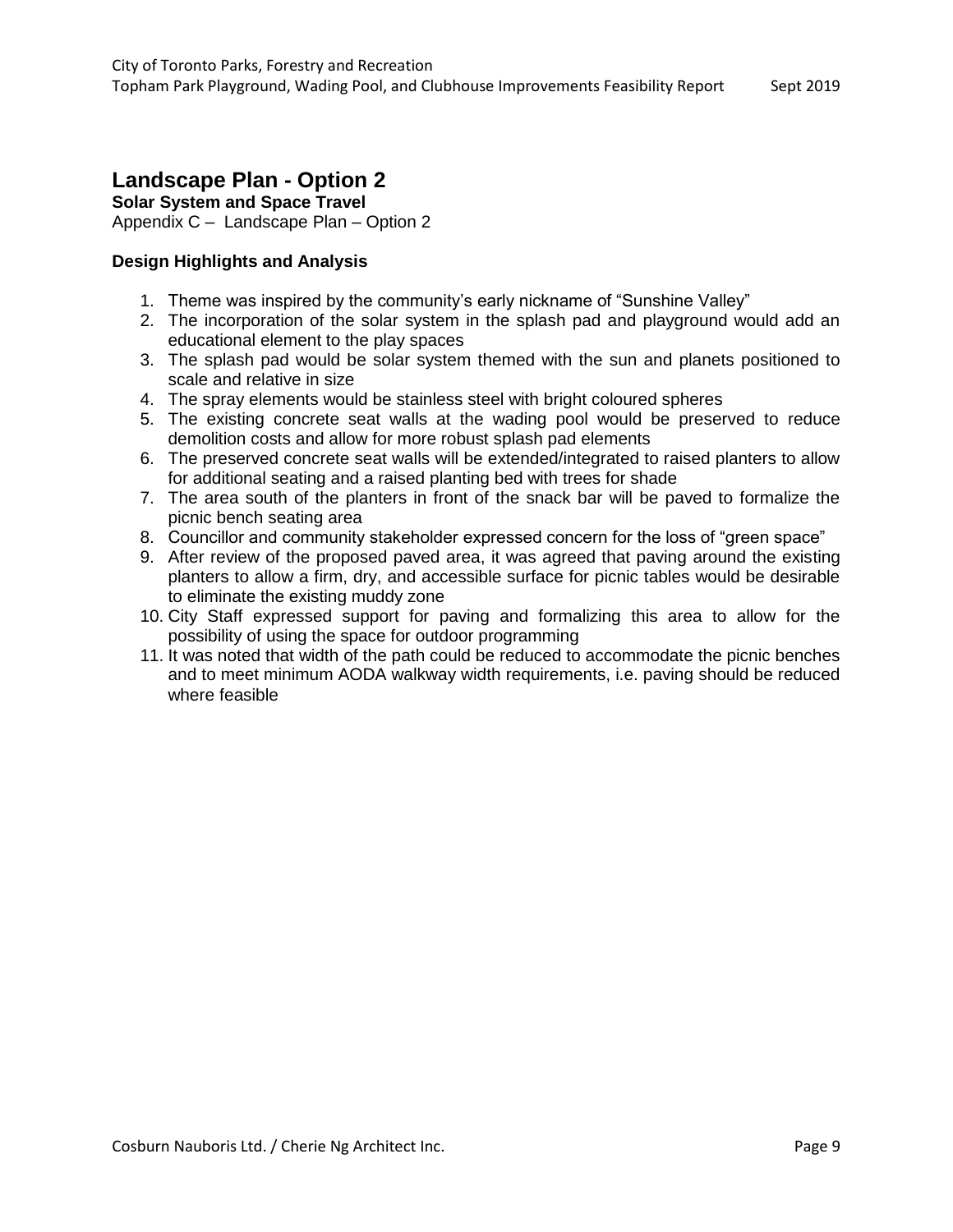### **Preferred Architectural Plan**

Appendix D – Preferred Architectural Plan

Two architectural plans for the clubhouse renovations were presented at the stakeholder meetings. Both architectural plans feature the following improvements:

### **Design Highlights and Analysis**

- 1. The exterior door adjacent to the playground and the exterior door facing the softball diamond have been shifted to allow for a primary north-south corridor with open views
- 2. A mop closet with a mop sink and emergency eye wash station has been provided off of the main corridor
- 3. The existing snack bar and pantry has been consolidated into one large community servery, with a roll-up overhead door to Community Room 'A' to allow for recreation program use
- 4. A new exterior door is provided for Community Room 'A' adjacent to the servery for delivery access
- 5. A reception area with lockable storage is proposed for visual connections and building supervision
- 6. All main entry doors will have automatic door operators for improved accessibility
- 7. Washrooms will be reconfigured to allow for a universal washroom with an automatic door operator; men's and women's washrooms will not have automatic door operators
- 8. Community Room 'A', Community Room 'B', reception area, and the main corridor will have larger windows to allow for improved sightlines
- 9. Existing upper windows will be replaced to improve energy efficiency; some will be operable for natural ventilation
- 10. Sinks and millwork storage are provided in both Community Rooms for recreation programming use

Additional improvements specific to each architectural option are described in the sections below.

Detailed discussion of the clubhouse renovations resulted in a clear preference for Option 1. This option was further developed into a Preferred Architectural Plan that was presented at the public information meeting. Refer to the architectural improvements listed above, and items specific to Option 1 below for a description of the Preferred Architectural Plan that was presented to the public.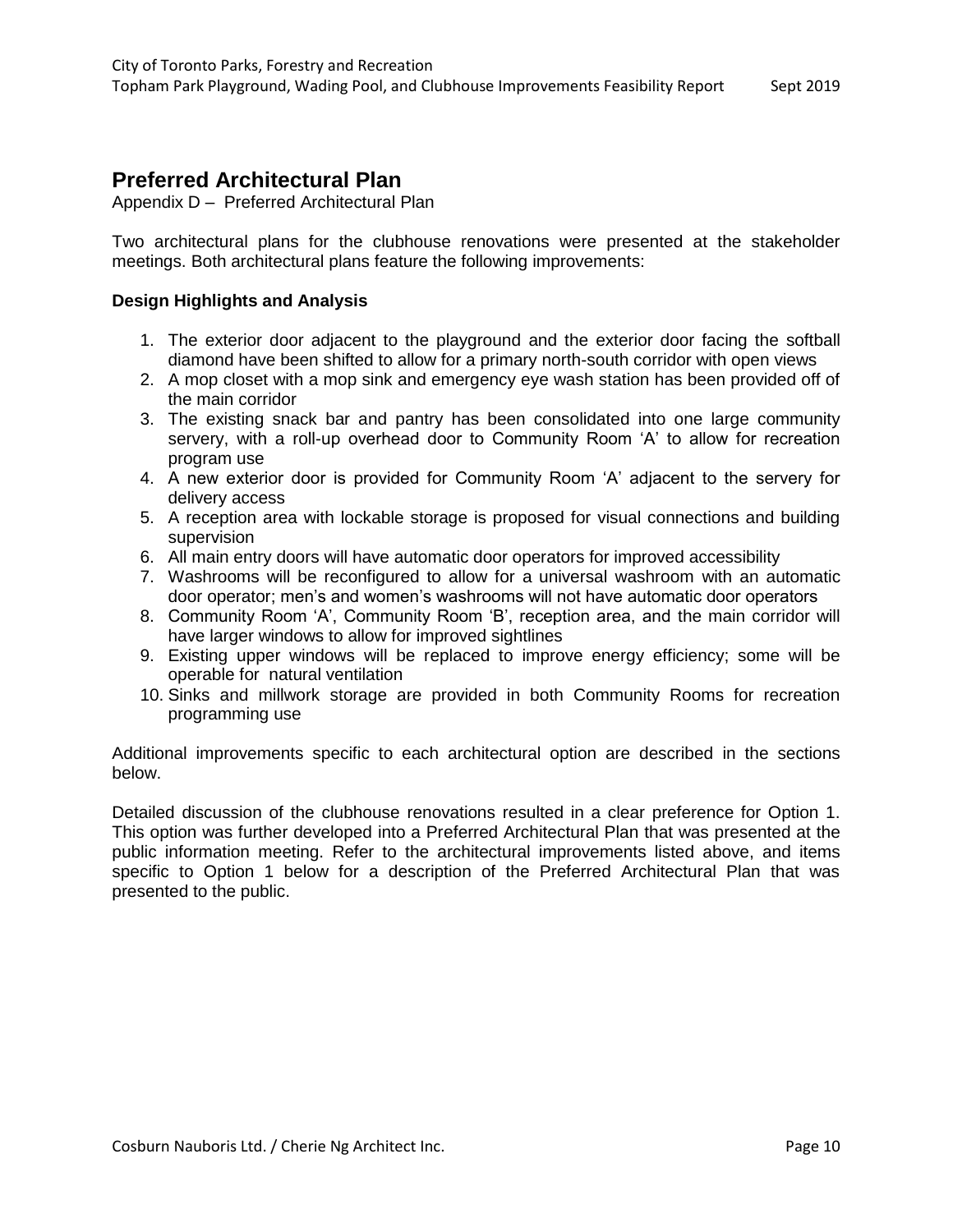### **Architectural Plan – Option 1**

Appendix D – Architectural Plan – Option 1

### **Design Highlights**

- 1. A large storage room next to the mechanical room directly accessible from Community Room 'A'
- 2. Large Community Room 'B"
- 3. Main reception area includes two storage closets

### **Architectural Plan – Option 2**

Appendix D – Architectural Plan – Option 2

### **Design Highlights**

- 1. Community Room 'A' includes a flexible folding partition that can separate the room for two separate uses
- 2. Community Room 'B' is smaller to accommodate a storage room behind the reception area
- 3. Main reception area includes one storage closet